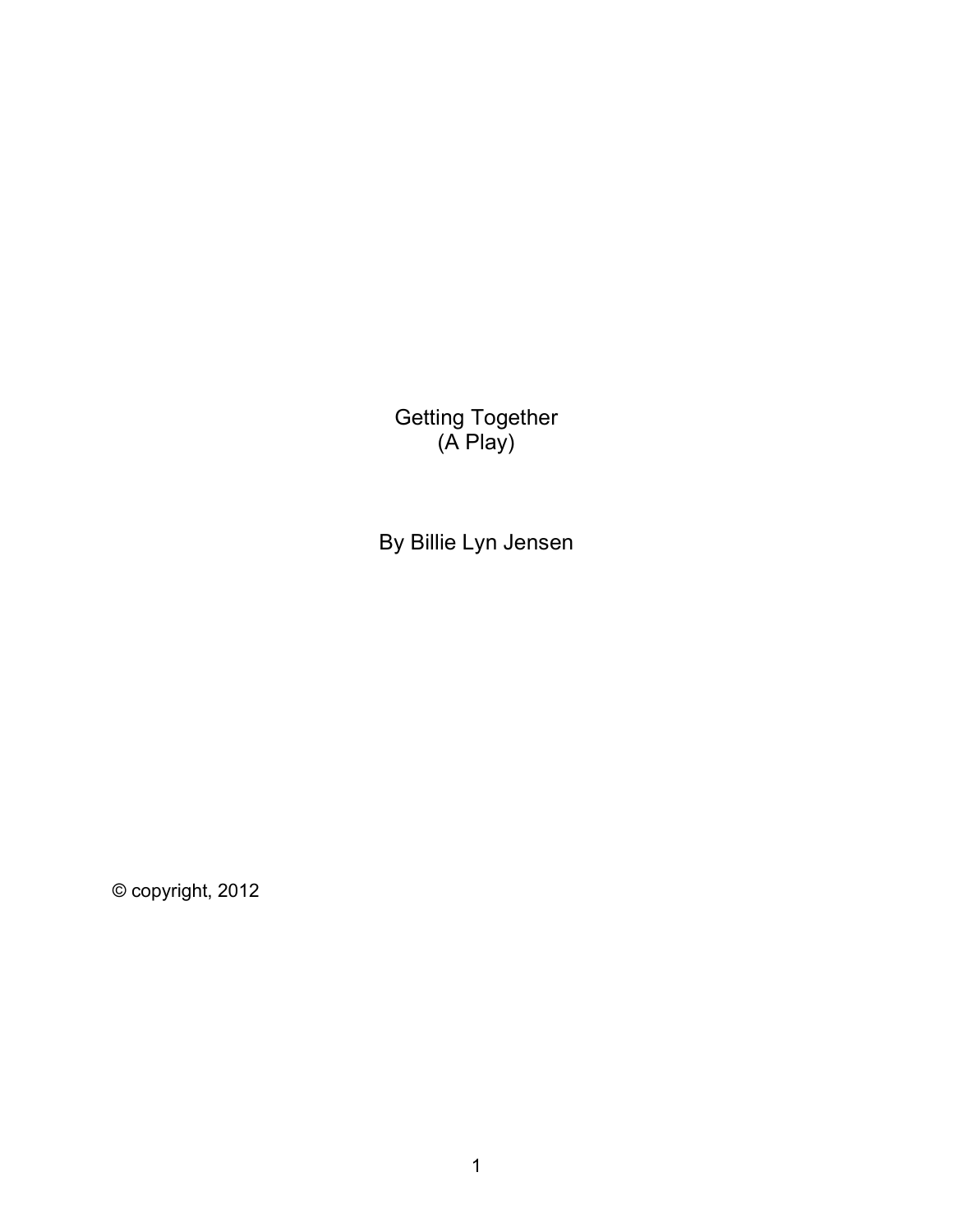## **Getting Together**

A play by Billie Lyn Jensen, 1980

[*Setting: The Parish Hall stage.*

*A wine and cheese party is in progress, both on and off stage. Two people are standing off to the right having a private conversation. No one else on stage is paying attention to them. A single "spot" is on this pair. It should appear that the conversation is just another one of many going on in the Hall…and that the lights and mikes are used simply to draw attention to this particular one, in much the same way that a person's attention is drawn to any interesting conversation.*

*A card-carrying mouse scurries across the stage with a sign that reads:* 

*"I DO LOVE A WINE AND CHEESE PARTY, DON'T YOU?"*

*Flipping the sign over,* 

*"SUCH GOOD TIDBITS ARE LIBEL TO FALL!"*

*The mouse exits stage left.*]

- Lyn: You know, I was reading an editorial in the paper the other day that really upset me. It had to do with Adam and Eve…and science vs. the Bible…and said something to the effect that "no one could take seriously any story in the Bible if it was contradicted by certified scientists!" I may not be a certified scientist, but it seems to me that's assuming an awful lot. I mean, I'm somebody, and I believe in the Bible!
- Bill: Well, I do, too. But there are a lot of people who don't--especially when they're dealing with the Biblical version of Creation. To many people, especially in this day and age, it's just a pretty story that has nothing to do with "reality".
- Lyn: But why are the scientists so…stubborn about it? Do you know that article actually made fun of anyone "foolish" enough to believe in Adam and Eve?
- Bill: I can believe that, but the "other side" can be just as stubborn. There are plenty of people who only believe in an absolutely literal interpretation of the bible; and I've heard some of them call what the scientist's say "the work of the devil."
- Lyn: I can believe that, too. It reminds me of a couple of kids in a namecalling contest! It's a shame that both sides can't sit down and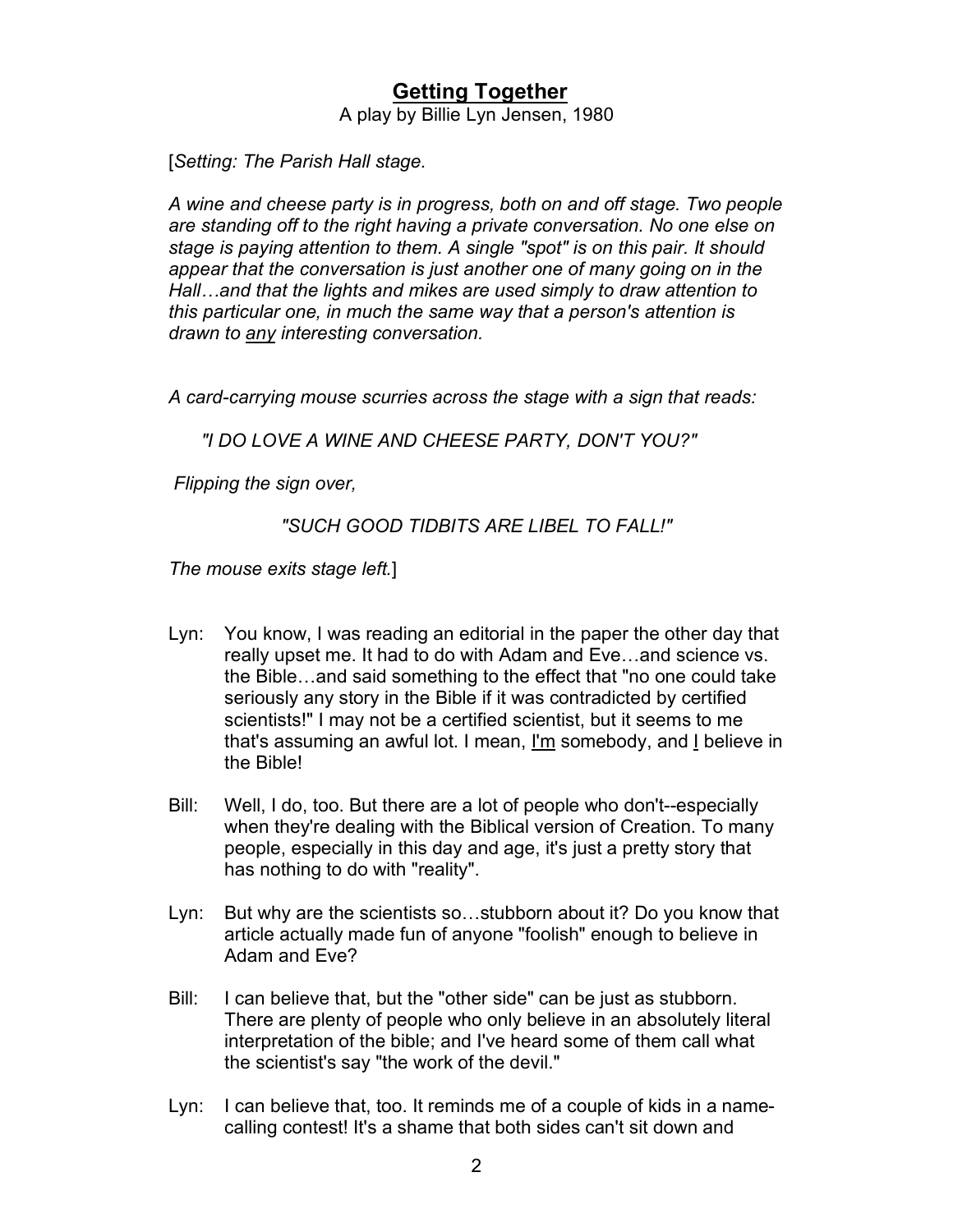exchange their ideas. I mean, even a coin has two sides, but it's still one coin.

- Bill: Well, that's true...but if you are one side of the coin, then that's the only side you can see…unless, of course, you're looking at a separate coin. But all that would prove is that the other viewpoint is separate from your own.
- Lyn: I can see it all now…The Creationists see the Scientists as standing on their "heads"…and the Scientists see the Creationists as sitting on their "tails"!
- Bill: I think a third party might call that..."name calling."
- Lyn: True. But it all seems so unnecessary!
- Bill: Well, it is unnecessary, for some; but for others, there will always be a problem until someone comes up with a biblical explanation for the scientific version…or a scientific explanation of the biblical one.
- Lyn: Then, as a Christian Community, I think we ought to do something about it!
- Bill: Such as? We don't have the answers--I certainly don't--and to think that we could possibly solve a problem that has bothered a good number of people for a goodly number of years seems a bit…presumptuous.
- Lyn: Well, we may not have the answers, but we do have bits and pieces…and, after all, what did God give us a brain for? You know, there are a lot of good people turning atheists these days, maybe because no one has really tried to bring the two sides together.
- Bill: True. It's a cinch it wasn't attempted at the Scopes Monkey Trial.
- Lyn: That's because each side was trying to win. We need to start with the two sides and try to find a common denominator.

[*She looks around at all the people, both on and off stage and an idea begins to form*.]

For instance, look at all these people here! I bet there's more cumulative knowledge in this one group than a single scientist could acquire in a lifetime. That could be one of our sides!

Bill: Well, that's "true"…but you're overlooking something. This is a church function and one must assume that most of these people believe in God…or, at any rate, are not openly hostile towards Him.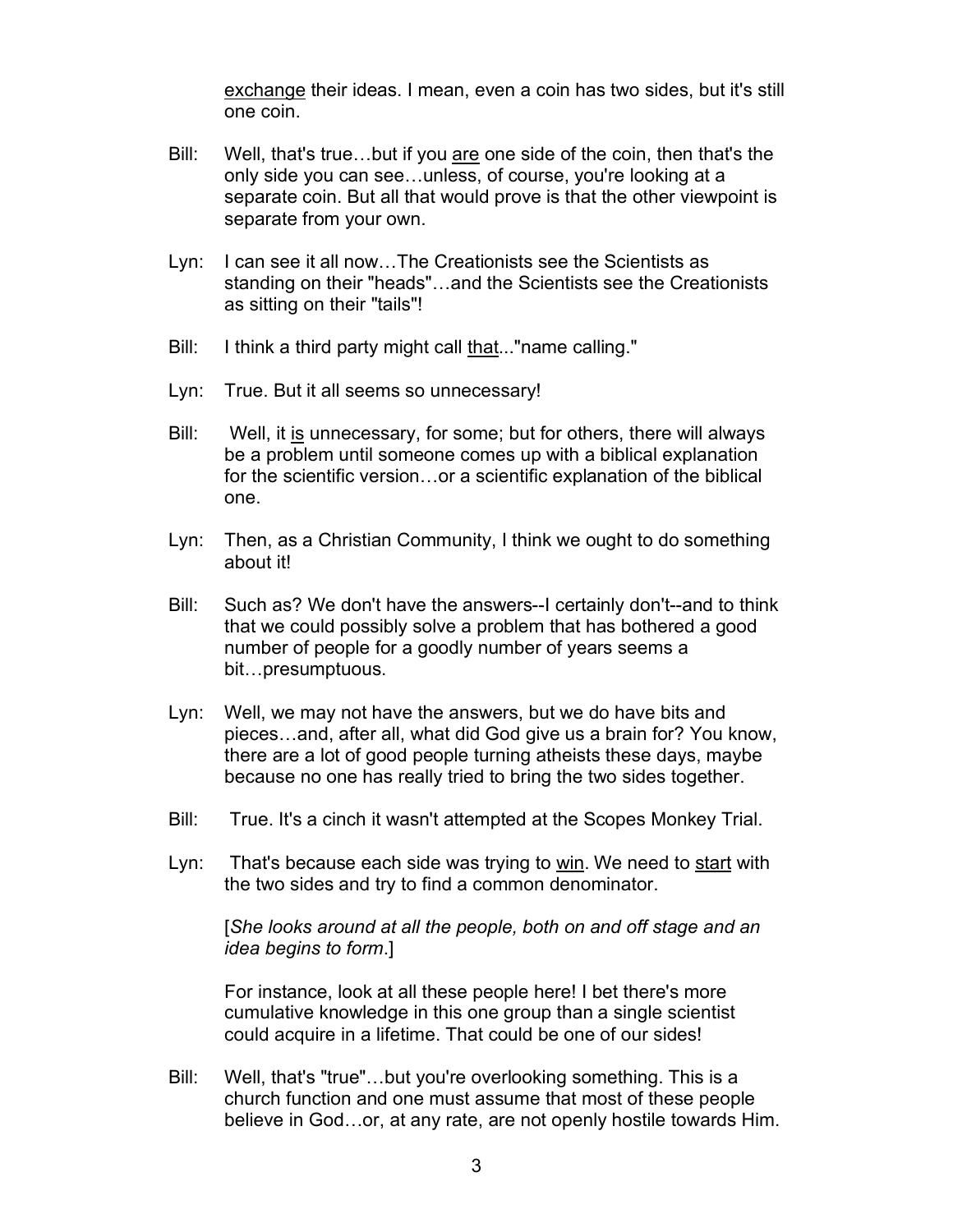You can't bring two sides together if you have only one side available.

Lyn: True, true! But!...

[*She ponders for a second, then looks engagingly at Bill*.]

We could throw in a "ringer"…you know, someone who pretended not to believe in the bible?

- Bill: Aah…I don't know if I like that I think you're thinking.
- Lyn: Oh, common on! You're good at creating characters. Didn't you write that play in the Fall? You even had a part in it…and you were terrific! And completely out of character!
- Bill: [*Shakes his head and mutters under his breath, as an aside*.] No…that must have been someone else…
- Lyn: Oh yes you did…
- Bill: No…though I think you had a part in the same play, if I remember correctly.
- Lyn: Yes, but I was an angel.

[She tries to look angelic.]

What can I say?...But, you'd make the perfect "Devil's Advocate"! And, besides, no one would suspect. You're always so quiet and reserved. Who knows what caldrons bubble deep within? Me? I have just the opposite problem. Everyone always knows what I'm thinking.

You do want to do it! Sure, you do!... And you are going to do it, aren't you, Bill!

- Bill: All right (if only to preserve my own life and limb). And, besides, it might be interesting. I suppose. After all, what have I got to lose…except, maybe, the love, trust, and respect of everyone here?
- Lyn: Good man! Someone willing to risk all for a worthy cause.
- Bill: God help us.
- Lyn: I'm sure He will.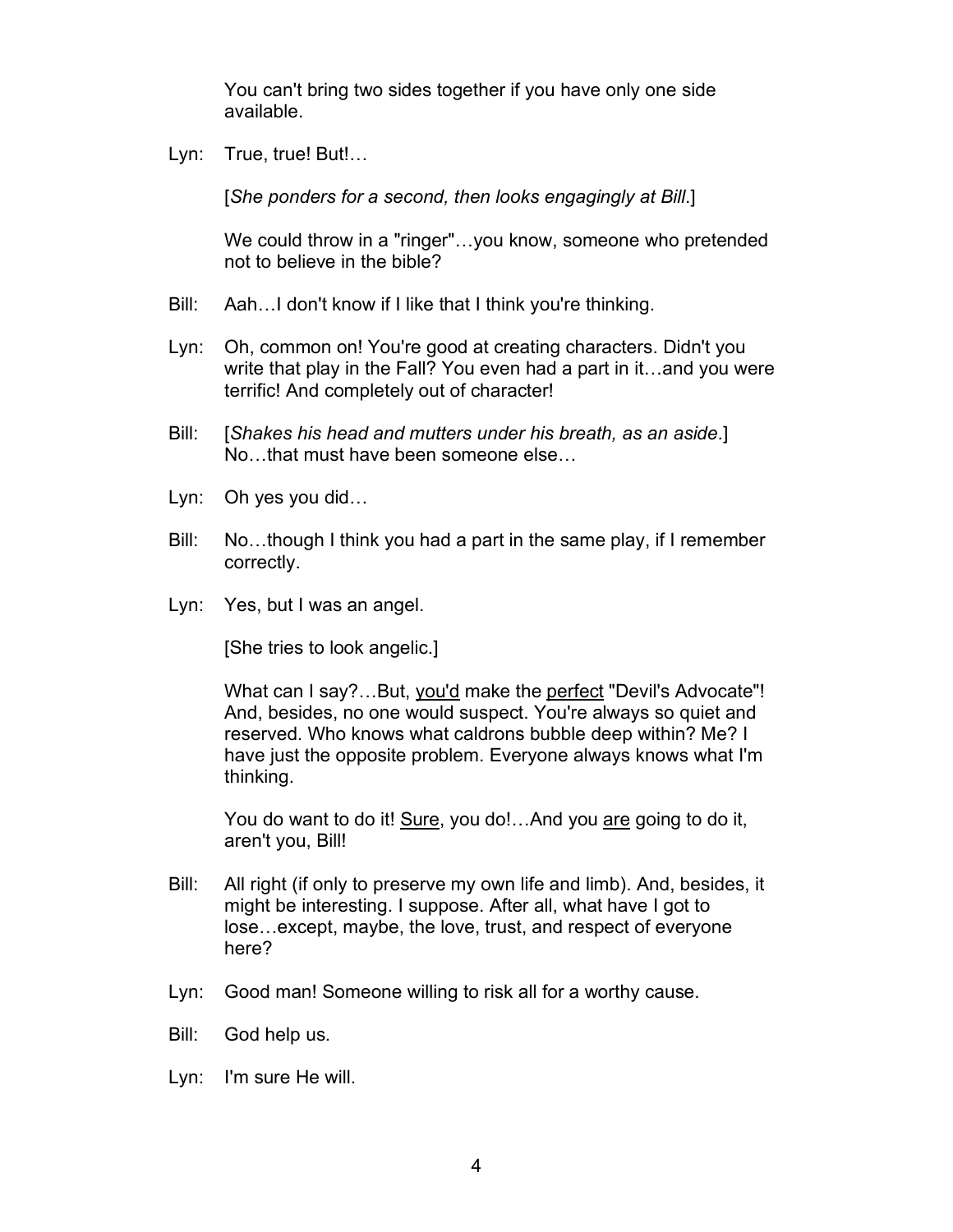[*At this point, the rest of the stage lights are switched on and Lyn urges Bill forward and into his "new" part. As a last minute aside to his partner, Bill adds the following*.]

Bill: By the way, what part are you going to play in this…little venture?

Lyn: Trust me…

[*Lyn continues to urge on Bill while* the *Mouse runs ahead of them across the stage, stops at middle stage and holds up sign which reads:*

*"THIS COULD BE A LITTLE RISKY!"*

*Mouse steals some cheese and exits stage right.*]

Bill: Well, here goes nothing…

I still say that…

- Lyn: [An aside as a loud whisper] Louder!
- Bill: [*Clearing his throat*] Ahem! I still say that the book of Genesis is simple a bunch of stories, written by someone…or a group of someones…to try and explain how they thought life began. What grown person, in this age of scientific development, can possibly take seriously the story of Adam and Eve, for example? I mean, really! Two human beings, fully grown, simply plunked down, abracadabra. With all we've learned about evolution and the origin of the species? How can anybody give any credence to a story that's really cut out of the same cloth as the stork bringing babies?!

[*There is a great deal of looking around during this speech to see if anyone is listening. A couple of people on stage are beginning to listen, and Tom wanders over to where Lyn and Bill are standing.*]

- Lyn: Well then, how would you say that human life began? When the first apelike creatures started walking upright? Or, maybe, when monkeys first came down out of the trees? Or further back…to the reptiles…or the fish?
- Bill: Well, there is something in each one of us that came from those things. If you talk about the cells that make up our bodies, then you'd have to go back even further…to the time when cells became divided into two kingdoms--plant and animal. In fact, why stop there? Scientists tell us that as some point in time, cells had the characteristics of both plant and animal! The essence of our physical makeup had to have been a part of these cells, as well.

[And *then, remembering his dual role, he adds…*] But that's all a far cry from Adam and Eve!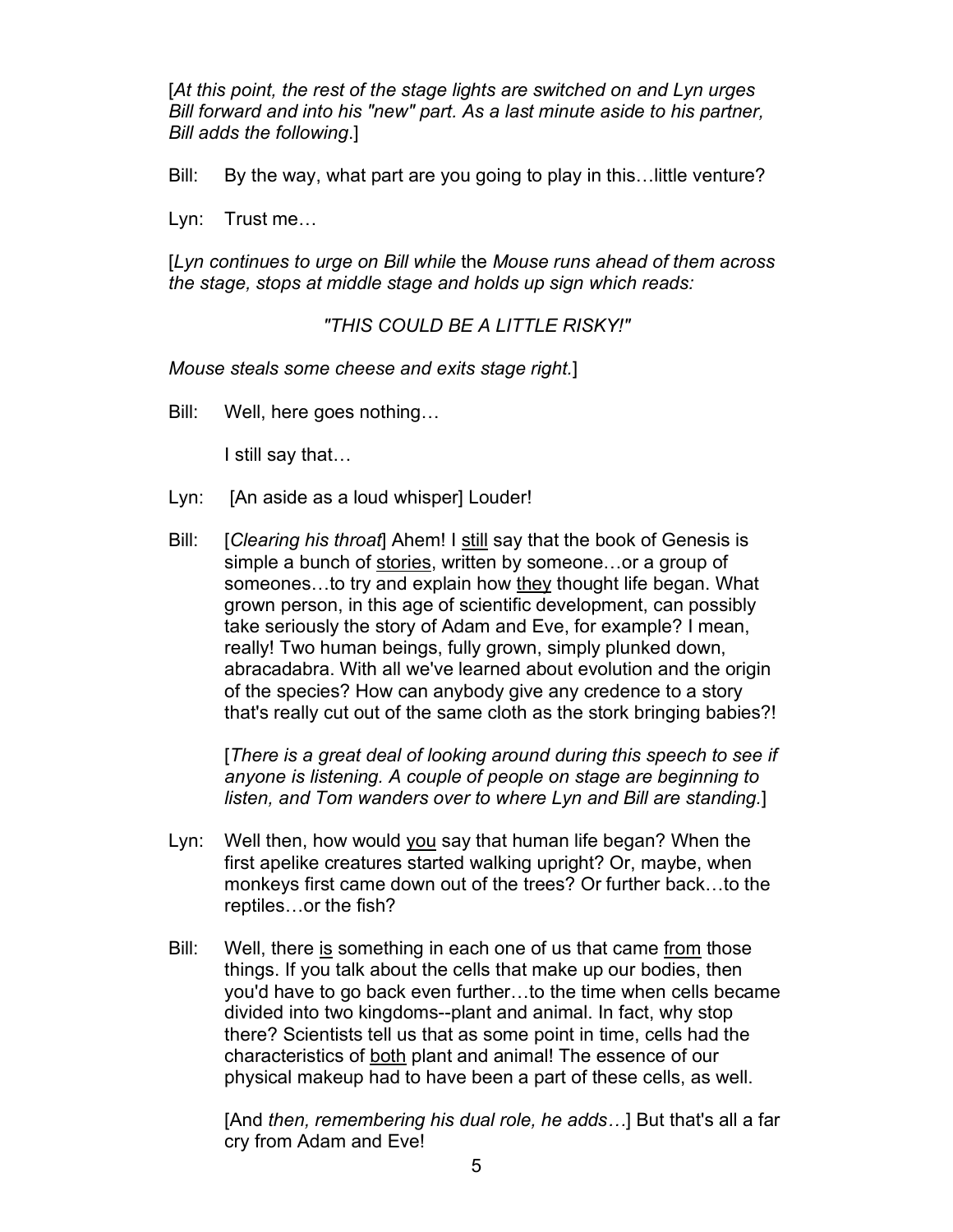- Lyn: Maybe…maybe not. What do we know about those cells? What were they like?
- Bill: What were they like?… Well, fairly certainly they ate!

[*And he helps himself to a tray of cheese.*]

And they probably moved around.

I don't know what they did for amusement…That was before television. Probably took long drives in the country on Sunday afternoons…sat around long winter evenings darning socks, that sort of thing…

Aahhh. Other than that, they had to eliminate waste…and, of course, they had to reproduce themselves.

- Lyn: In what way?
- Bill: What do you mean, "In what way?"
- Lyn: How did they reproduce?
- [*At this point, Barbara happens to overhear and stops by to comment*.]
- Barb: Did I hear someone say "reproduce"? I hardly think that's a topic for a wine and cheese party, do you?
- Bill: [*Much relieved to have someone else do the talking for awhile.*]

That depends on what you know about cells.

- Barb: Oh, you mean it's a serious discussion. I don't know whether that's a topic for a party, either…but…what the heck! I haven't had a serious discussion in ages. What about cells?
- Lyn: Well, we were wondering how they reproduce.
- Barb: Oh…Well, that depends on the type of cell.

[*Bill and Lyn exchange pleased and surprised expressions*.]

In general, there are two main ways: asexual and sexual. The single-celled protozoa reproduce by fission; that's an asexual type. You know, that's where one individual simply divides into two. Amoebas and paramecia are forms that reproduce this way. So are bacteria and algae. In fact, fission is the main method of reproduction found in all single-celled plants and animals.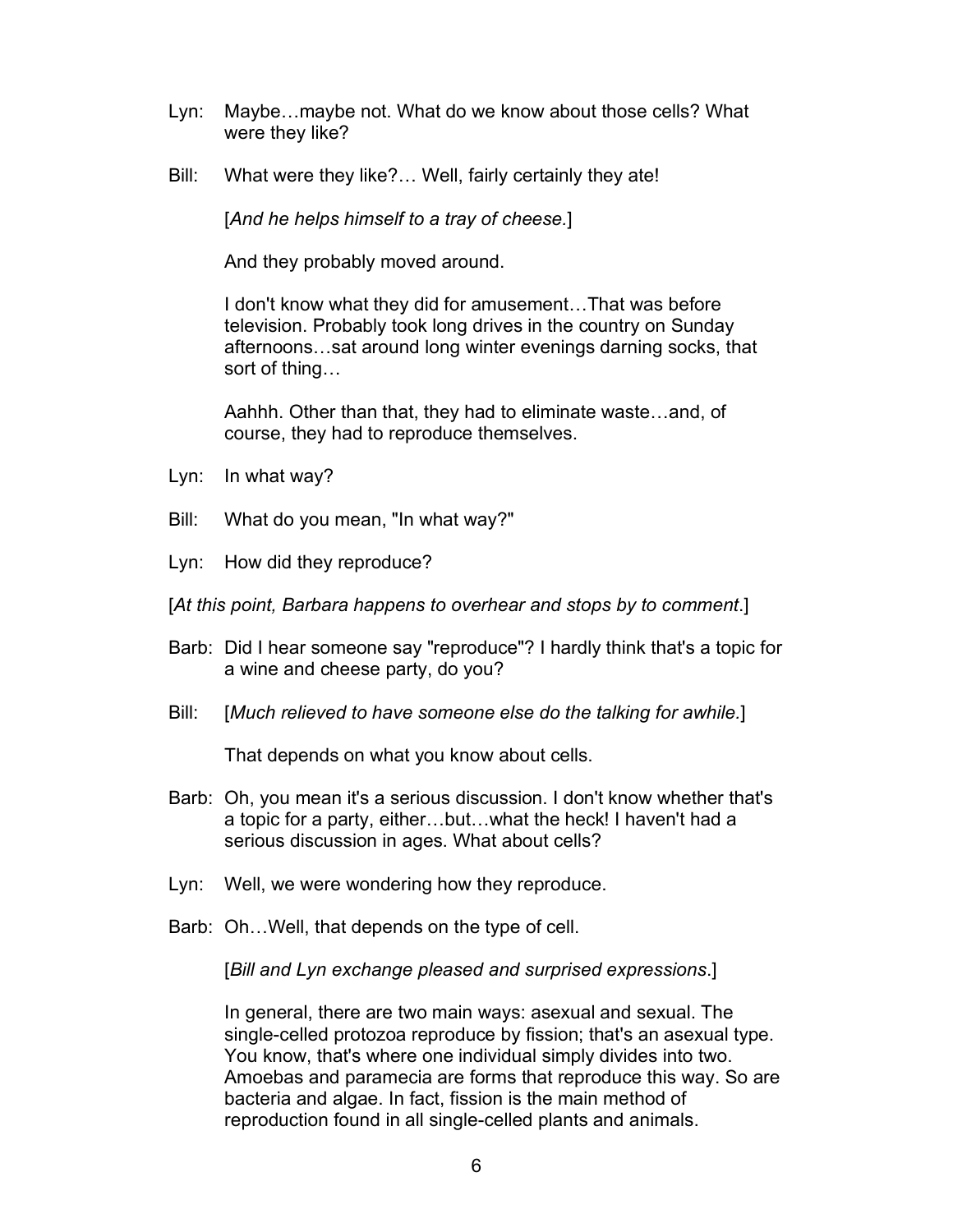- Lyn: Maybe even a cell that is both plant and animal?
- Barb: Definitely! But there are other forms of asexual reproduction. One is called "budding." That's when a new individual grows, like a limb, from the body of its parent. When the bud is mature, it drops off and begins its adult life.

And then there's another called "regeneration." That's the growth of a complete organism from one of its parts, like when you take a cutting from a plant, like a geranium, and it grows into another complete plant. Starfish and earthworms can reproduce in this way, too. In fact, so can people. Bill, your liver will regenerate!

- Bill: What!? Here in front of everybody?
- Barb: Yep. And the healing of a cut might be called a form of regeneration, too.
- Tom: Gee, Barb, I didn't know you knew so much about this.
- Barb: Well, you might say it's been an "interest" of mine for a long time. All it took was a little research. Hey, but what's this discussion really about?
- Lyn: Actually?

[*She looks at Bill for a second, then turns back to Barb*.]

Adam and Eve?

- Barb: What?
- Bill: Yes, and a rather far cry from cells, too!

[*Bill turns, rather pointedly, to Barb*.]

Now, here's a person who appears to know what she's talking about! So…how do you think life began?

- Barb: I haven't the vaguest idea! But, I suppose that at some point in time the conditions were just right for that…spark of life.
- Lyn: Well then, what do you think the first cells were like?
- Barb: They probably reproduced by fission. After all, we can only go on what scientists know about the simplest cells today. There aren't many fossils of the earliest cells to look at.
- Bill: I still don't see how Adam and Eve come into this.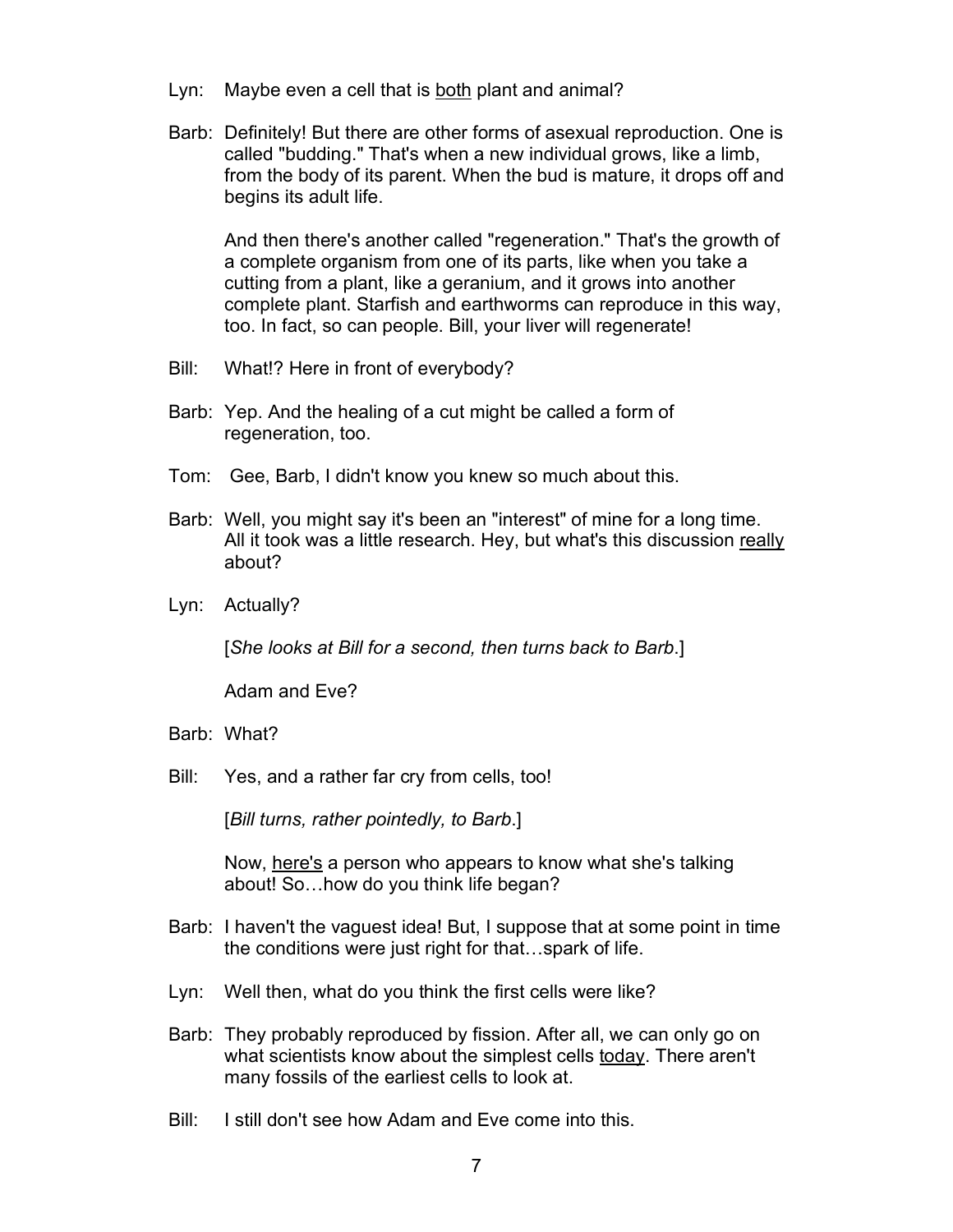- Lyn: Maybe that's because we're thinking of Adam and Eve as only people.
- Bill: O-o-only people?

[*He is beginning not to act, at this point*.]

What's that supposed to mean?

Lyn: Well, we've just been looking at people…

(*She gestures to the audience*.) Sorry about that...

And we've even traced them back to some sort of a beginning. Why not try looking at Adam and Eve in the same way? The only difference is...that the bible says they are the beginning, of people at least. So, rather than throwing out the whole story, just because we've pictured something with a name as having…[*She looks around and indicates Bill's feet*]...two feet and ten toes [*Bill looks at his feet*], why not search for something that makes more sense? I mean, even a protozoan has a "name"…and it means something! "First Animal," I think.

- Barb: Right!
- Lyn: So, what does the name "Adam" mean?
- Bill: It means I need a drink…

[*And he goes to refill his wine glass*.]

- Barb: Nah, Bill; it doesn't mean that at all!
- Tom: Hey, where's Dick? He can look it up in his Strongs Concordance. He always has it on him.

[*There is a general bustle and calling for Dick, who is in the audience…carrying his Strongs Concordance and a briefcase of books. When he's finally spotted*…]

- Lyn: Come on up here for a minute, will you, Dick? We have a question for you.
- Dick: I hope I can answer it.

[*Dick makes his way up to the stage, pulls out a lectern from behind the curtain and arranges his information on it.*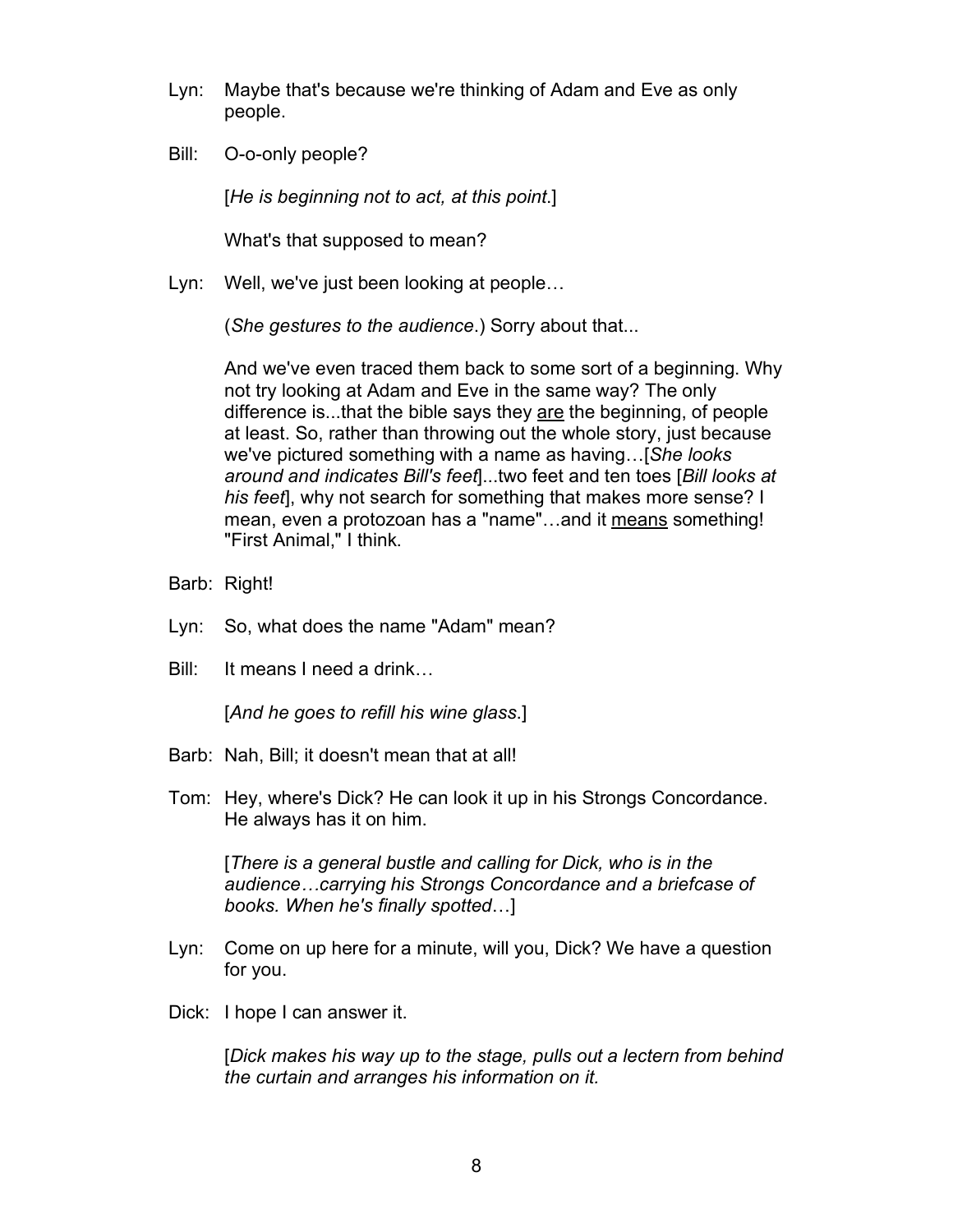*The mouse, by this time, has snuck back on stage and is munching on cheese and drinking some wine. At this point, it holds up another one of its signs:*

## *"THIS OUGHT TO BE GOUDA!"*

*The rest of the people on stage begin to gather around for the discussion*.]

- Barb: Dick, we want to know what the name "Adam" means.
- Dick: Oh, I don't need a book for that. Adam means "Mankind" in Hebrew.

[*Dick looks it up anyway*.]

- Lyn: But if we're looking at the beginnings of things, let's look at the beginning of that Hebrew word, as well. I mean, even words have their origins.
- Dick: Well, "Adam" comes from a root word meaning "to show blood."
- Lyn: Aha! And we're back to cells, again!
- Bill: Ahhh…Wait a minute. You're not saying…I hope you're not saying…You're not saying that Adam was only a single cell!!?
- Lyn: Only a single cell? Our bodies are made up of single cells. A baby begins as a single cell. But, no; you're right. I'm not saying that Adam was only a single cell. If that were true, there wouldn't be so much controversy over the whole Adam and Eve story. Anything that has only one interpretation isn't open to argument.
- Bill: Then what are you saying?
- Lyn: I'm saying to search for the truth…but with an open mind. If a scientist (or any one of us, for that matter) has two conflicting sets of data, and they're both supposed to be dealing with the same topic, then it seems to me we ought to take a close look at one…or the other…or both of them. We might find that we've been making some assumptions…

[*She motions to Bill's feet*.]

…without even realizing it.

- Dick: This sounds pretty deep to me.
- Tom: You haven't heard the half of it! How about some wine?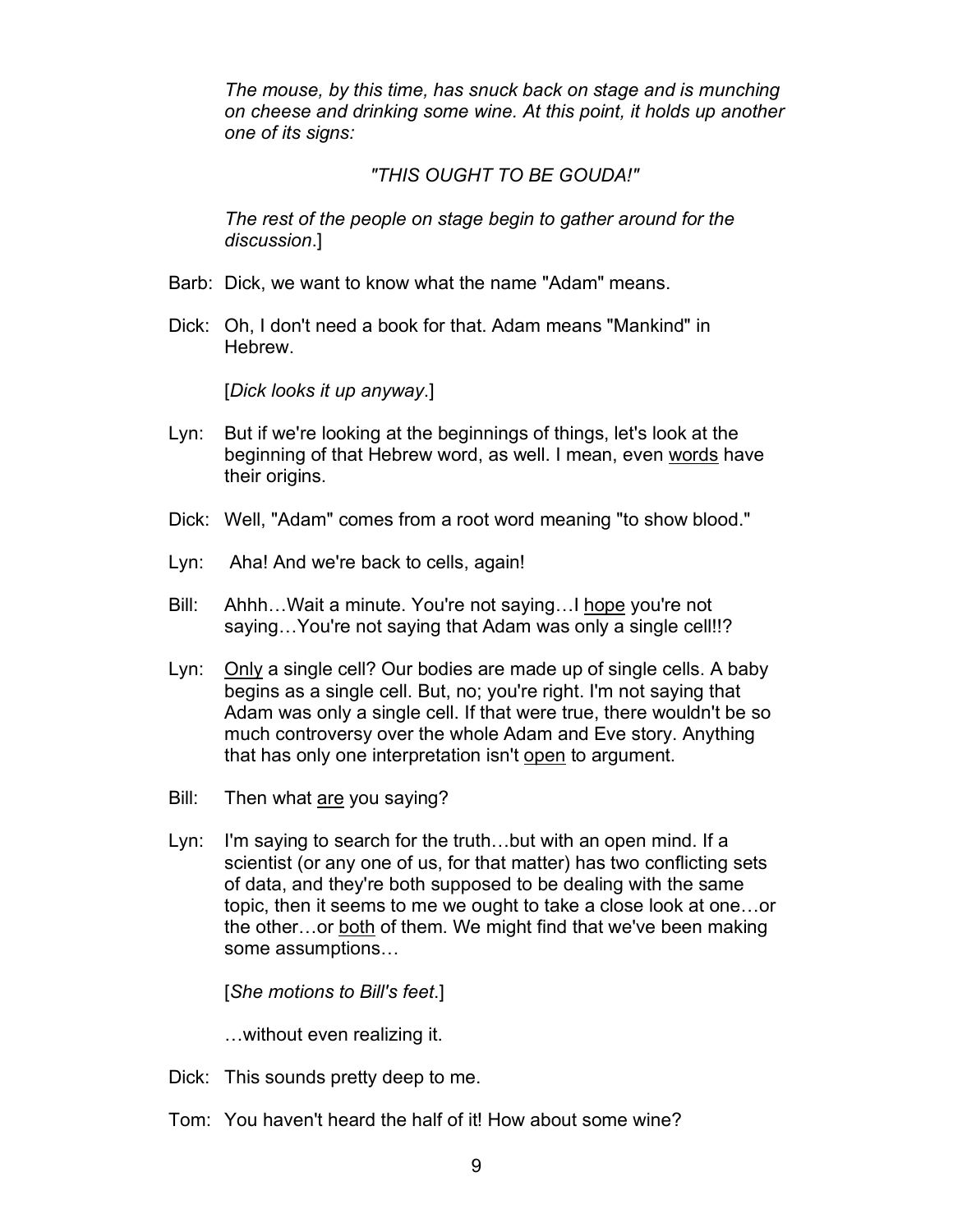Dick: Ohhhh yeh!

Barb: I like the idea!

Bill: About the wine?

- Barb: No! The cells, the cells! What if Adam was a single cell... or even a group of cells. Then the creation of Eve would make sense!
- Tom: I told you "You haven't heard the half of it"!
- Barb: Now Tom, listen to me a minute. If we think of Adam as a cell, then the whole story of the Garden of Eden makes sense: It's progressive steps in reproduction?!

First, you have Adam. Then you have Eve coming from Adam, but in the same way that "regeneration" or, possibly, "budding" occurs. In either case, a whole individual is formed from part of another individual…But…for some reason, the new offspring was a little different…

- Bill: Yeh. One was a boy and one was a girl.
- Barb: Possibly a mutation?
- Tom: I always knew my wife was different. She always bites off more than she can chew!
- Bill: Like an apple?

[*Laughter.*]

- Dick: Well, Eve was the first to take a bite.
- Lyn: But it wasn't necessarily an apple. There's another one of our assumptions. According to the Bible, it was a "fruit." Who knows what kind?
- Tom: Maybe that's where the phrase "Be fruitful and multiply" comes from.
- Barb: Maybe so…but, there's another type of reproduction, more complex than fission. It's called "conjugation," and it's the process of passing some of the nuclear material from one cell to another. Like an apple?..Or, rather, a fruit?

[*Silence*.] [*Then a burst of almost anger*.]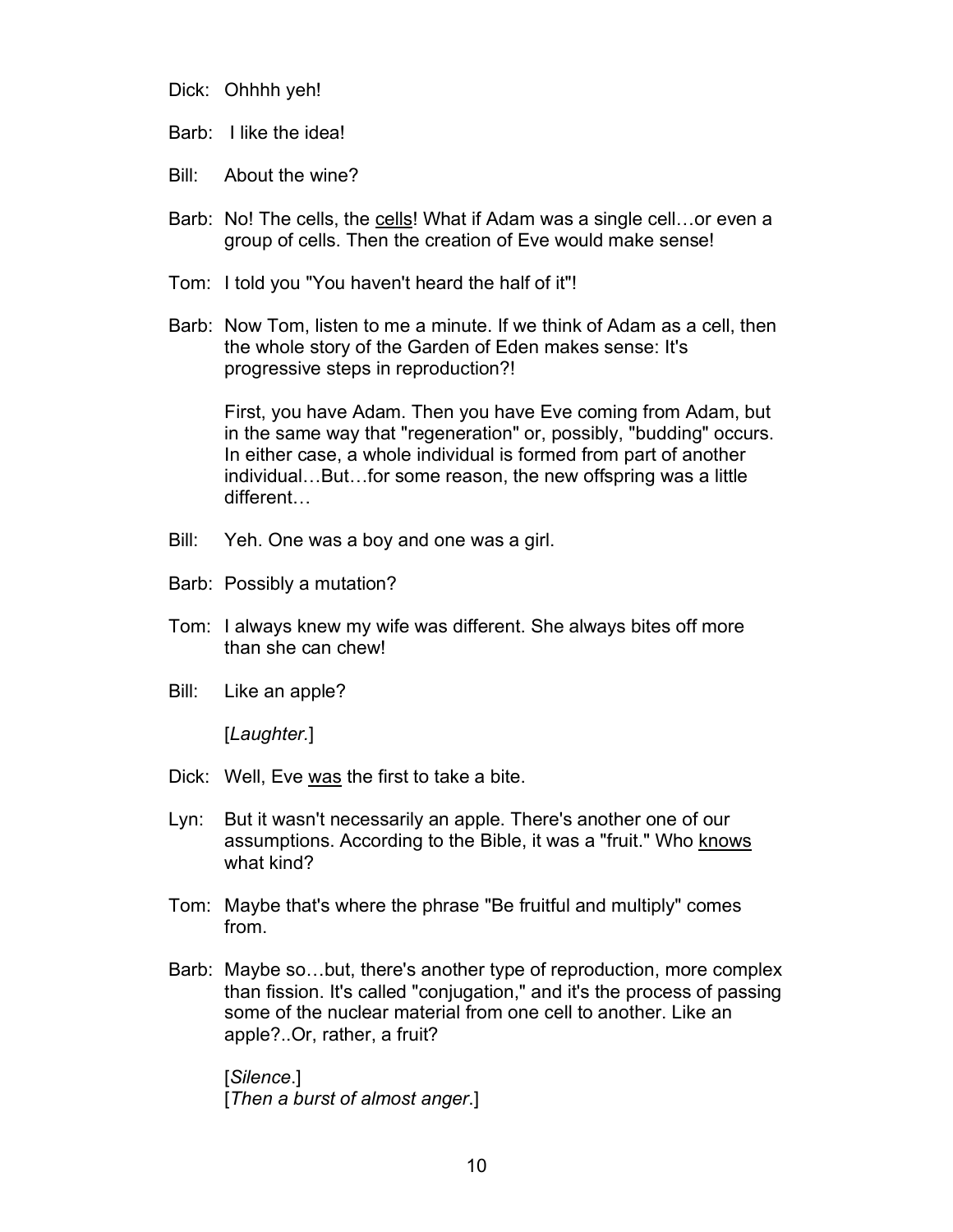- Dick: I'm sorry! But I just can't see taking a beautiful story like the Creation and reducing it to something so…so STERILE…as a bunch of cells going about their business of reproducing!
- Bill: (*Chuckles*.) Sterile! I like that! A "sterile creation"!
- Dick: But it's much more than that!
- Lyn: Of course, it is. If it weren't, there'd be no reason for you to be so upset. There's always more than one way to look at something. Sometimes, I think that I never look at the same thing in the same way twice…Right, Tom?
- Tom: Right! Like in a marriage, for instance, there are at least two ways to look at everything.

[*He puts his arm around Lyn*.]

- Bill: At least!
- Dick: Well, I believe there were actually two people named Adam and Eve…and a place called the Garden of Eden!
- Lyn: And perhaps there were. But that point of view has been looked at from "six ways to Sunday." What would happen if we looked at Adam and Eve, not as two persons, put as a "people"…a group of people. When did they live?…
- Dick: Well, (*somewhat mollified*) if you count up all the years between the "begats" and combine that with some other bits and pieces, that would put them at roughly 4000 B.C.
- Lyn: Does anyone know where the Garden of Eden was?
- Dick: Not exactly. But it was somewhere around the Trigris and the Euphrates Rivers.
- Lyn: Somewhere in the Fertile Crescent?
- Dick: Yes.
- Lyn: Well, wasn't 4000 B.C. about the end of the Stone Age?
- Barb: Yeh, just about.
- Tom: I remember that from history. The people had been up in the hills, but they had to come down onto the plain of the Fertile Crescent. They'd been hunters and gatherers…but they had to come down to begin farming.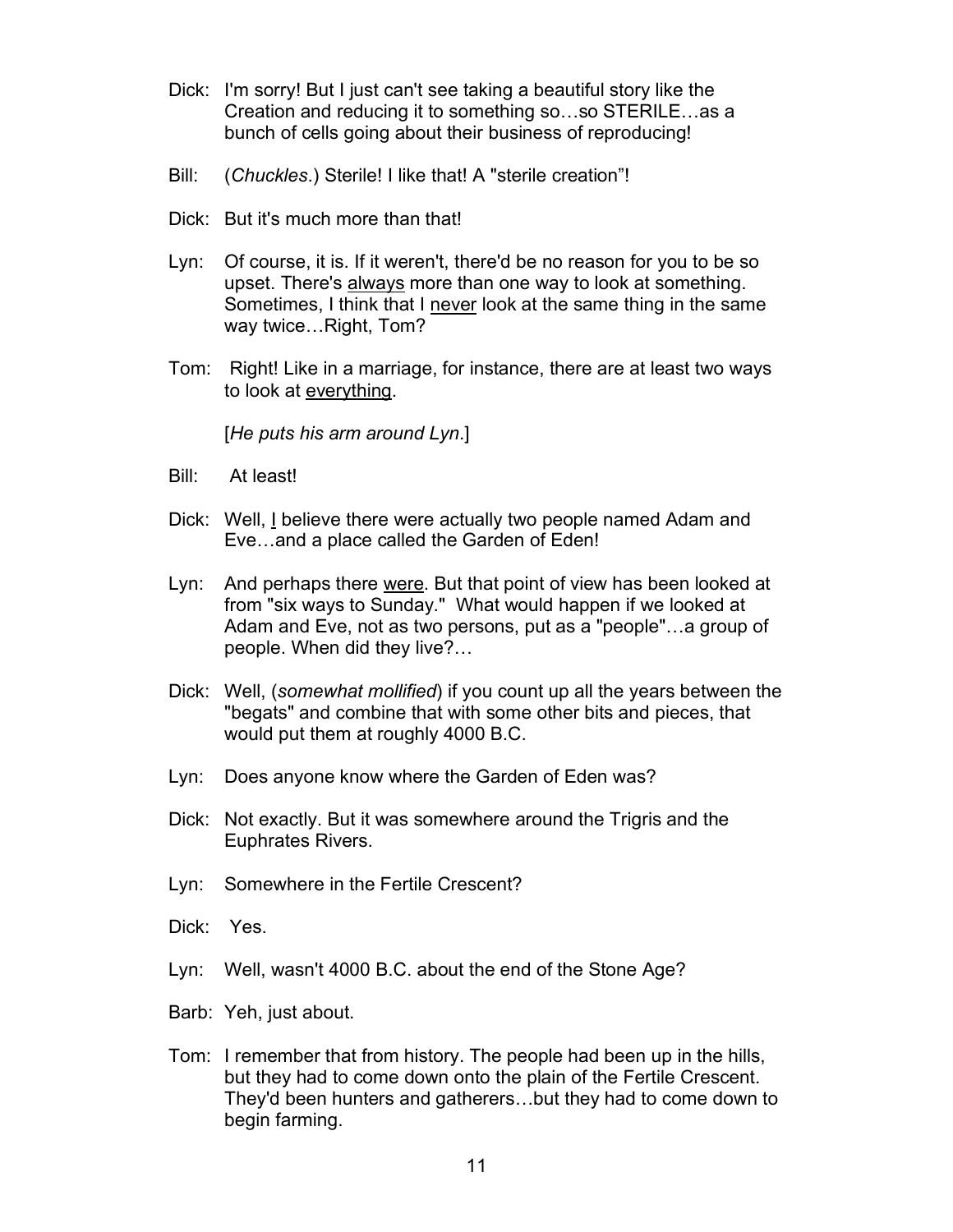- Dick: Like the Garden of Eden. They gathered fruit from the trees, but had to leave. They had to go out from the garden to till the soil!
- Lyn: Right. It's just another way to look at that same passage. There may be as many ways to look at it as there are people.
- Bill: Wait a minute…You've got 4000 B.C., right?
- Lyn: Right.
- Bill: This is 1981 A.D., last time I looked.
- Lyn: Right.
- Bill: You can't be saying that the first cells began just 6000 years ago.
- Lyn: No…that does seem a bit unreasonable, doesn't it?

## [*Mouse holds up another sign: "EVEN A GOOD SWISS HAS HOLES IN IT."*]

- Tom: Hey, you know…maybe we're not looking at time in the right way.
- Bill: Time is time…is it not?
- Tom: Not when you've been married as long as I have!
- Lyn: Ahhem!
- Tom: Ah, I mean, ah…How time flies when you're having fun? Why it seems like only yesterday…
- Lyn: Nice try.
- Barb: Hey, guys, how about this: "A thousand years in thy sight are but as yesterday when it is past"?
- Tom: That's even better!
- Barb: Yeh!
- Dick: It should be. It's from a psalm written by Moses.
- Bill: That figures.
- Lyn: And deals with time?
- Dick: Time, the way God sees it.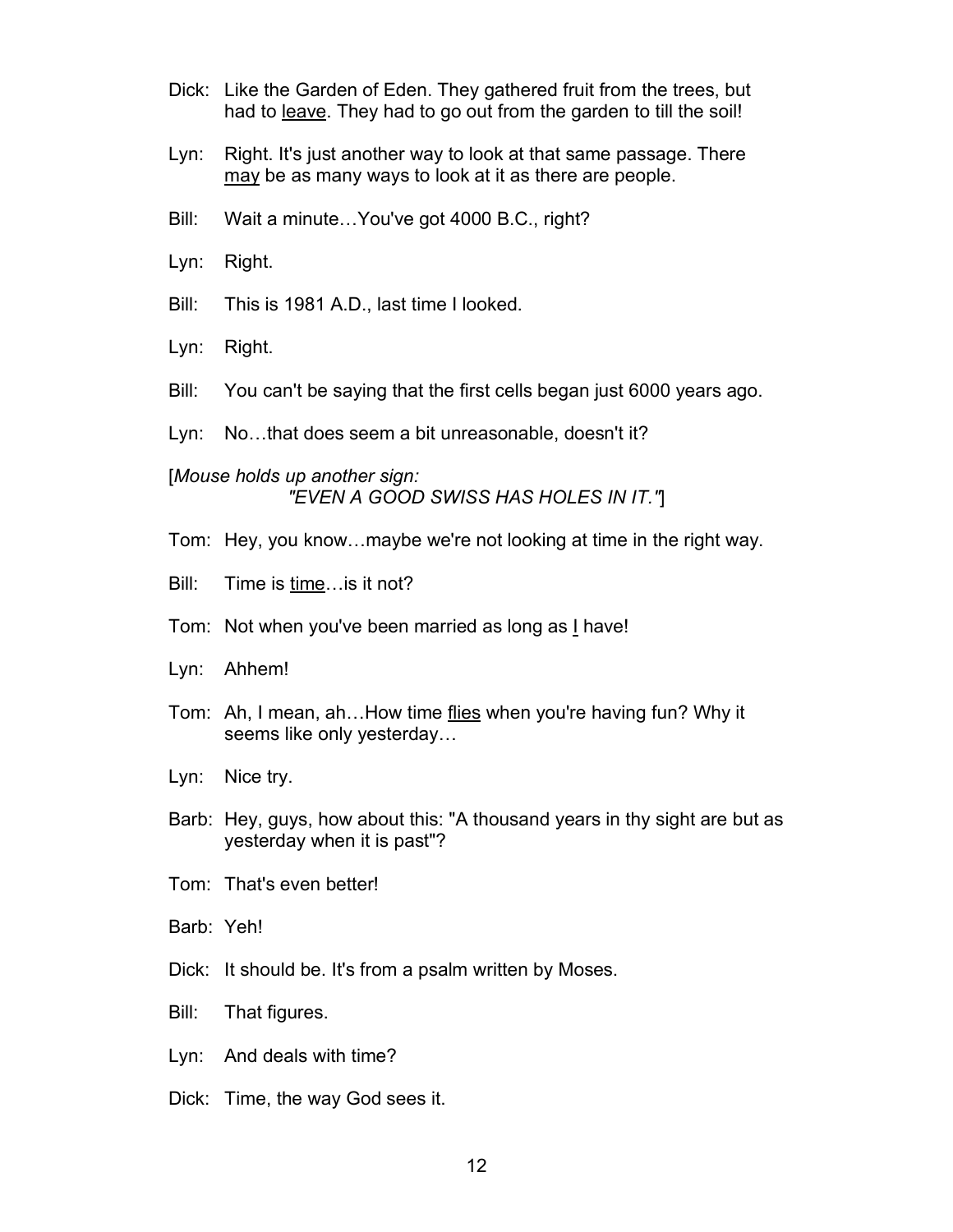- Lyn: But that's just what we need! Moses was supposed to have written Genesis, right?…All right, I know there are all sorts of arguments to the contrary…but, at least according to Moses, Genesis was given to him by GOD! And also, according to Moses, God sees time differently than we do! So…maybe the time in Genesis is in GOD-TIME, and not MAN-TIME.
- Barb: What have I said?
- Bill: What has she said? [*Referring to Lyn's last comment.*]
- Lyn: Don't you see? If you witness something happening…when no one else is around…and you want to describe it to someone else, wouldn't you tell it from your point of view? The way you saw it?
- Bill: Well, certainly. If no one else was there, what other "point of view" is there?
- Lyn: Exactly. And wouldn't you have to put it in terms that the other person could understand?
- Bill: Well, you certainly wouldn't use words or concepts that the other person is unfamiliar with. That would defeat the purpose of the whole thing.
- Lyn: So, what's so different about God describing what He saw…but from His point of view?
- Bill: Since…He was the only one around at the time.
- Lyn: Right. But in terms that Moses, or any of the people of Moses' time could understand. After all, what did the people back then know about cells? Or different types of reproduction?
- Bill: To them, it was probably a simple matter of one generation following another.
- Barb: But, what does that have to do with "time"?
- Lyn: It means that…let me see if I can get this straight…It means…that if God told Moses that Adam lived for…What was it?…930 years?…Then that's how God saw it. What we need to do is figure out how long that is in our time.

And, the first thing we need to do is figure out how many days there are in 930 years.

- Bill: Something like that.
- Lyn: Tom, you're the math teacher.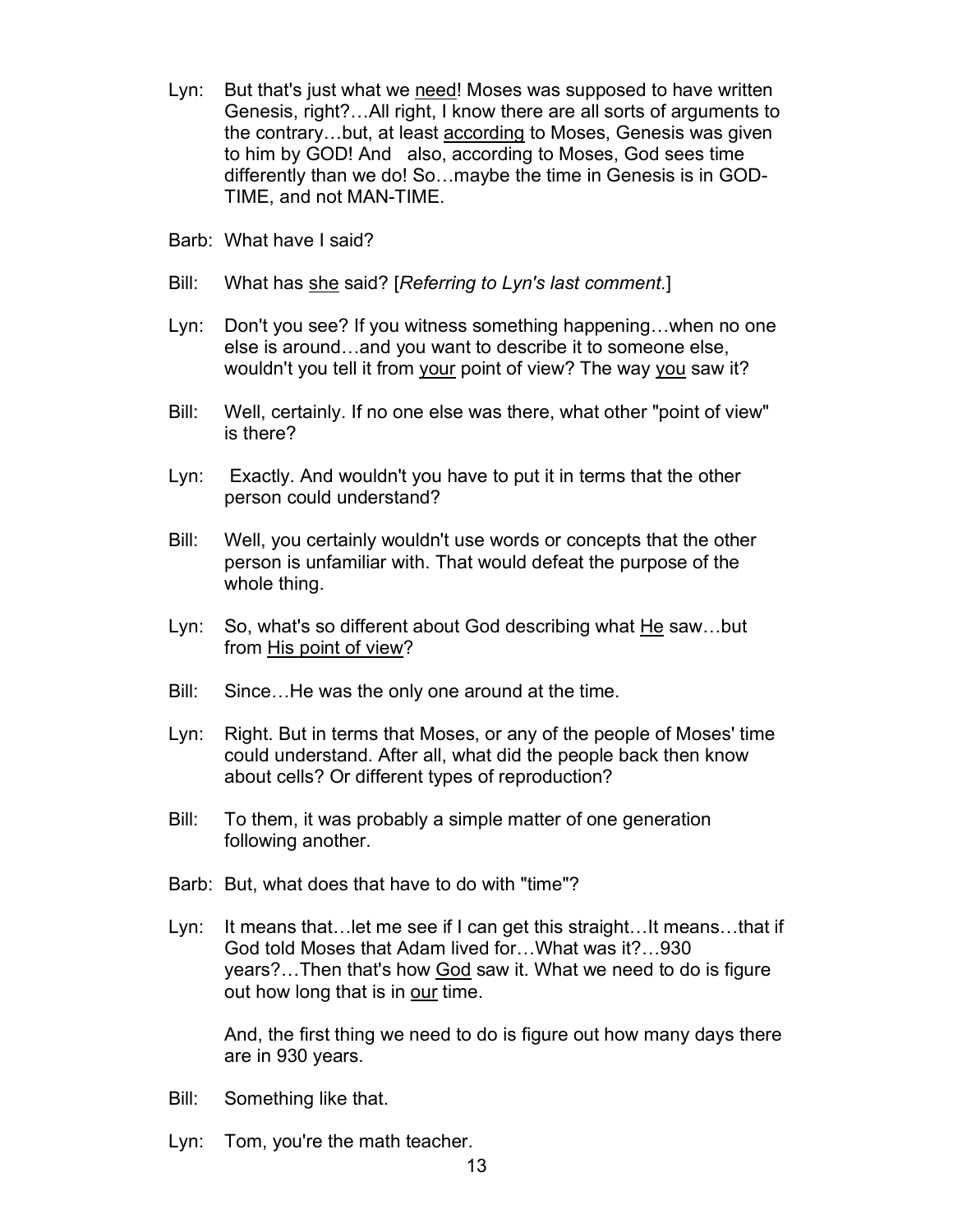- Tom: Ok, ok. Just happen to have my trusty calculator here! Let's see…That's 930 years…times 365 days in a year…which would make 339,450 days that Adam lived.
- Lyn: No.
- Tom: What do you mean…"no"?!
- Lyn: The psalm! Each day to God is like a thousand years to us. So, you have to multiply those days by a thousand. We want to look at it in terms of "our time."
- Tom: Oh, ok. That's easy. That's 339 million, 450 thousand years that Adam lived?
- Bill: And I use to think that 930 years was a good, ripe old age...
- Barb: But what does that do to an "Adam and Eve Cell Theory"?
- Lyn: We won't know that until we figure out how far back Adam and Eve lived. Which means we have to figure out how many GOD-YEARS there are in all of Genesis. Ahhh…I think it's around 2000.
- Dick: 2106, to be exact. That's figuring all the "begats," from Adam to Jacob.
- Tom: The Whole Thing, huh?
- Lyn: That's a lot!
- Tom: Ok, let's see. That would be 2106 times 365, times the 1000…which would make it 768,690,000 years ago…our time.
- Barb: 769 million years! By golly, that would put Adam and Eve smack at the end of the Pre-Cambrian time period. That's the earliest time period of earth's history (prehistory, actually). Very little is known about it, except that it's during this time that the first cells were supposed to have begun. Why…I'll bet if scientists took a close look at Genesis, they might find answers to questions they've only been able to guess at?
- Lyn: I bet if we all took a close look at it, we'd find a veritable "gold mine." There appears to be something for everyone. And speaking of "something for everyone," I could us some of that wine and cheese. How about you, Bill? You look like you could use another refill.
- Bill: Oh yes...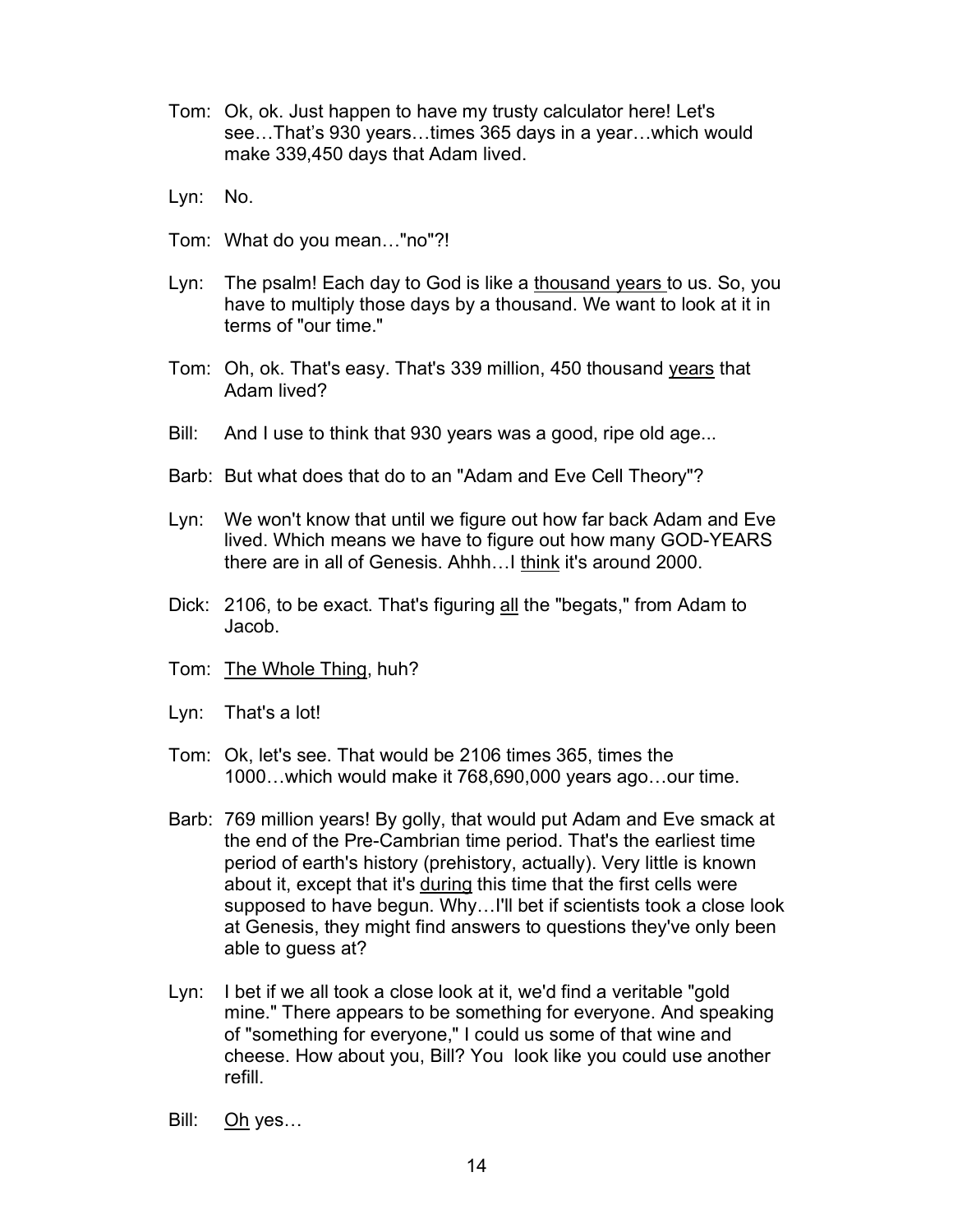[*While Lyn and Bill get some more wine and head back to their original positions stage right, the conversation continues with those who are left behind.* ]

Dick: I still think there was an Adam and Eve, but that business about the Fertile Crescent was interesting. And I'll bet a lot more could be done with the Hebrew derivations of names…

- Tom: Yeh, probably so. You know, those numbers were interesting, too. Get your stuff and come over here, Dick. I wonder what was going on during Noah's time?…
- Barb: Boy, Tom! We could have a ball with that one. When did Noah live, anyway?
- Dick: And, the Bible mentions something about "Nephalim" during Noah's time, too…something having to do with Giants…
- Tom: You don't suppose that could be about dinosaurs, do you?

[*Etc., etc. Their voices get softer and softer. The stage lights are turned off and, once again, the spot is on Lyn and Bill, who are off to one side*.]

- Bill: Well, that went better than I'd expected.
- Lyn: I thought it went rather well, actually.
- Bill: Not that we've proved anything. Who knows what was intended when the book of Genesis was…ah…handed down.
- Lyn: Yes. But at least there are people willing to re-look at an old topic. The trouble with being "dead certain" about something is the finality of it all. When we stop searching, we stop growing.
- Bill: Do you think the Creationist and the Evolutionists will ever really get together?
- Lyn: Who knows? There seems to be at least two sides to everything…like the coins that we were talking about, earlier. And maybe that's where the real treasure lies.

Maybe "coming together" isn't about finally agreeing that several different things can be seen in one, single, all-encompassing way…

but, rather...that it's ok to view a single thing in a variety of ways.

- Bill: Why is it that I get the feeling you have something particular in mind when you say that?
- Lyn: Well…I was kinda wondering about the Patriarchs….Did you know